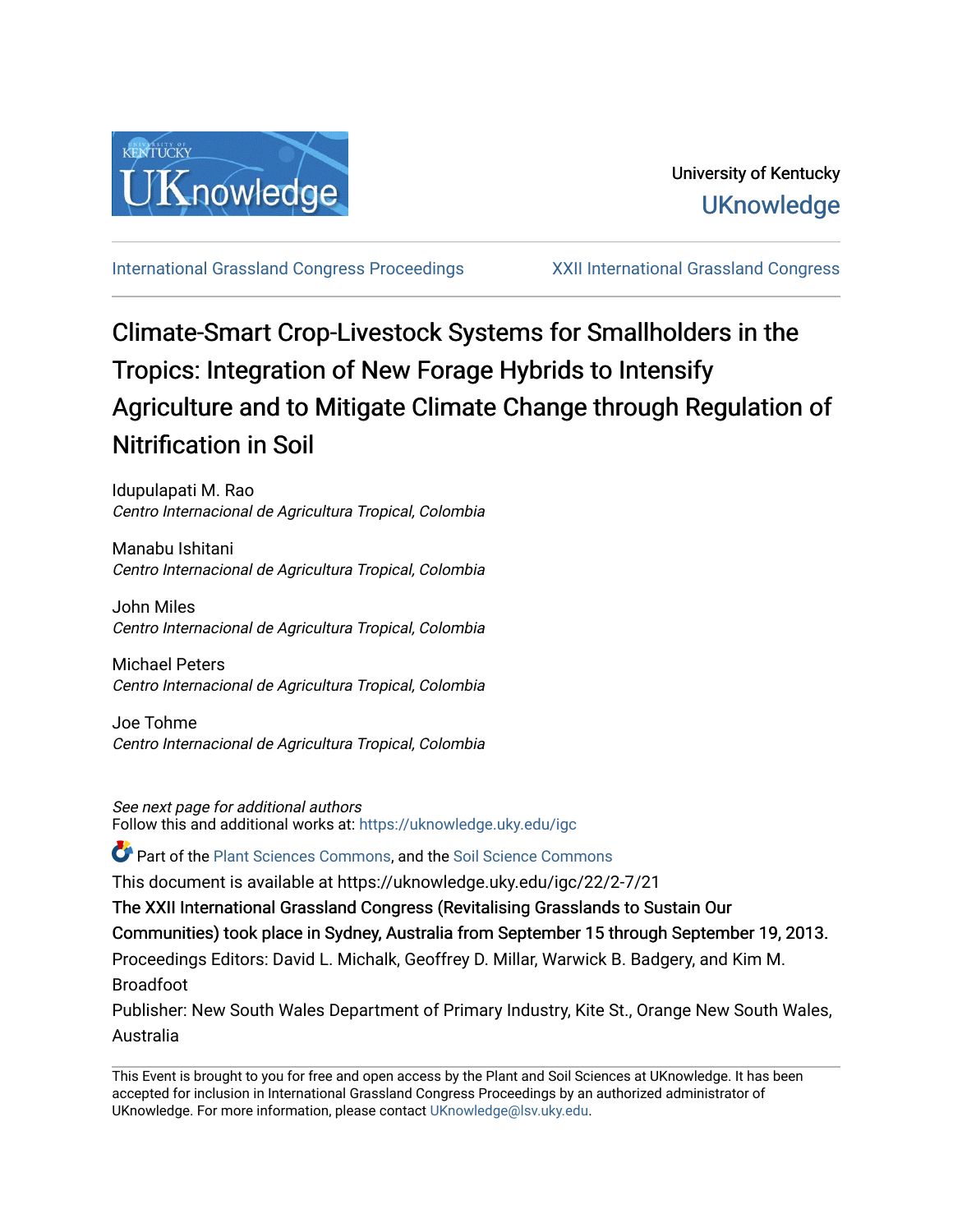# Presenter Information

Idupulapati M. Rao, Manabu Ishitani, John Miles, Michael Peters, Joe Tohme, Jacobo Arango, Danilo E. Moreta, Hernán Lopez, Aracely Castro, Rein van der Hoek, Siriwan Martens, Glenn Hyman, Jeimar Tapasco, Jorge Duitama, Harold Suarez, Gonzalo Borrero, Jonathan Núñez, Katharina Hartmann, Moralba Dominguez, Mauricio Sotelo, Daniel Vergara, Patrick Lavelle, Guntur V. Subbarao, Alvaro Rincon, Camilo Plazas, Reynaldo Mendoza, Lena Rathjen, and Georg Cadisch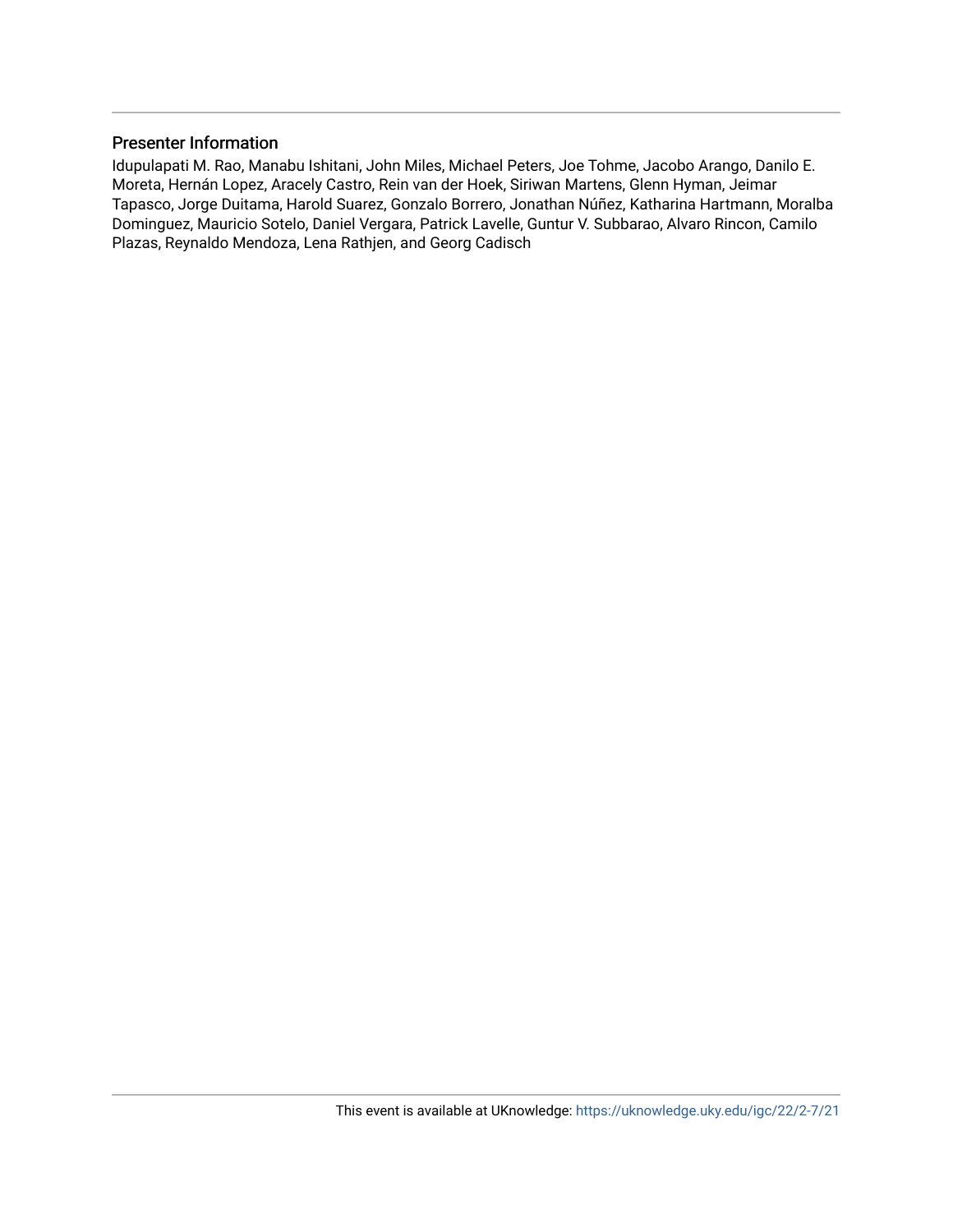Climate-smart crop-livestock systems for smallholders in the tropics: Integration of new forage hybrids to intensify agriculture and to mitigate climate change through regulation of nitrification in soil

*Idupulapati Rao <sup>A</sup> , Manabu Ishitani <sup>A</sup> , John Miles <sup>A</sup> , Michael Peters <sup>A</sup> , Joe Tohme <sup>A</sup> , Jacobo Arango*  <sup>A</sup>, Danilo E Moreta <sup>A</sup>, Hernán Lopez <sup>A</sup>, Aracely Castro <sup>A</sup>, Rein van der Hoek <sup>A</sup>, Siriwan Martens <sup>A</sup>, *Glenn Hyman <sup>A</sup> , Jeimar Tapasco <sup>A</sup> , Jorge Duitama <sup>A</sup> , Harold Suarez <sup>A</sup> , Gonzalo Borrero <sup>A</sup> ,*  Jonathan Núñez <sup>A</sup>, Katharina Hartmann <sup>A</sup>, Moralba Dominguez <sup>A</sup>, Mauricio Sotelo <sup>A</sup>, Daniel Vergara<br><sup>A</sup>, Patrick Lavelle <sup>A</sup>, Guntur V Subbarao <sup>B</sup>, Alvaro Rincon <sup>C</sup>, Camilo Plazas <sup>D</sup>, Reynaldo Mendoza <sup>E</sup>, *Lena Rathjen <sup>F</sup> and Georg Cadisch <sup>F</sup>* 

A International Center for Tropical Agriculture (CIAT), A.A. 6713, Cali, Colombia<br><sup>B</sup> Japan International Research Center for Agricultural Sciences (JIRCAS), Ibaraki 305-8686, Japan

- <sup>C</sup> Corporación Colombiana de Investigación Agropecuaria (Corpoica), C. I. La Libertad, km 17 vía Puerto López, Meta, Colombia<br><sup>D</sup> University of Llanos, km 12 vía Puerto López, Meta, Colombia
- 
- <sup>E</sup> National Agricultural University, km 12 Carretera Norte, Managua, Nicaragua
- <sup>F</sup> University of Hohenheim, Otto-Sander-Straße 5, 70599 Stuttgart, Germany Contact email: i.rao@cgiar.org

**Keywords:** *Brachiaria*, molecular markers, nitrous oxide emissions, nitrogen use efficiency, participatory evaluation.

## **Introduction**

It is widely recognized that less than 50% of applied nitrogen (N) fertilizer is recovered by crops, and based on current fertilizer prices the economic value of this "wasted N" globally is currently estimated as US\$81 billion annually. Worse still, this "wasted" N has major effects on the environment (Subbarao *et al.* 2012). CIAT researchers and their collaborators in Japan reported a major breakthrough in managing N to benefit both agriculture and the environment (Subbarao *et al.* 2009). Termed "*Biological Nitrification Inhibition*" (BNI), this natural phenomenon has been the subject of long-term collaborative research that revealed the mechanism by which certain plants (and in particular the tropical pasture grass *B. humidicola*) naturally inhibit the conversion of N in the soil from a stable form to forms subject to leaching loss  $(NO<sub>3</sub>)$  or to the potent greenhouse gas N2O (Subbarao et al. 2012). *Brachiaria humidicola* which is well adapted to the low-nitrogen soils of South American savannas has shown high BNIcapacity among the tropical grasses tested (Subbarao *et al.* 2007). The major nitrification inhibitor in *Brachiaria* forage grasses is brachialactone, a cyclic diterpene (Subbarao *et al.* 2009). Reduction of N loss from the soil under a *B. humidicola* pasture has a direct and beneficial environmental effect. We hypothesize that this conservation of soil N will have an additional positive impact on a subsequent crop (*e.g.* maize). At present, recovery of fertilizer N and the impact on crop yield is not known. The main purpose of our inter-institutional and multi-disciplinary project, targeting small-scale farmers, is to develop the innovative approach of BNI using *B. humidicola* forage grass hybrids to realize

sustainable economic and environmental benefits from integrated crop-livestock production systems.

#### **Methods**

The project is focused on five major outputs that will be accomplished through the development of new research tools and methodologies to test the BNI concept within a holistic agricultural context. These outputs include: (1) Rural livelihood benefits enhanced by involving smallscale farmers as decision makers and co-researchers in the integration of new *B. humidicola* hybrids in smallholder crop-livestock systems; (2) *Brachiaria humidicola* hybrids with different levels of BNI identified; (3) Quantitative trait loci (QTL) associated with the BNI trait identified and molecular markers developed for *B. humidicola* hybrid selection; (4) Indicators of BNI activity developed for use under field conditions based on the role of BNI in improving the efficiency of utilization of fertilizer nitrogen while reducing  $N_2O$ emissions from agricultural production systems; and (5) Application domains of BNI technology in croplivestock systems identified, potential economic benefits assessed and local capacity to evaluate BNI strengthened. Research progress made by the project team will be presented.

# **Results**

#### *Output 1: Rural livelihood benefits enhanced*

A set of 30 apomictic hybrids was transferred to partners in Nicaragua for agronomic evaluation with farmers in three regions (Camoapa, Nueva Guinea, El Rama). These hybrids were also made available to partners in Colombia for farmer participatory evaluation in the Piedmont